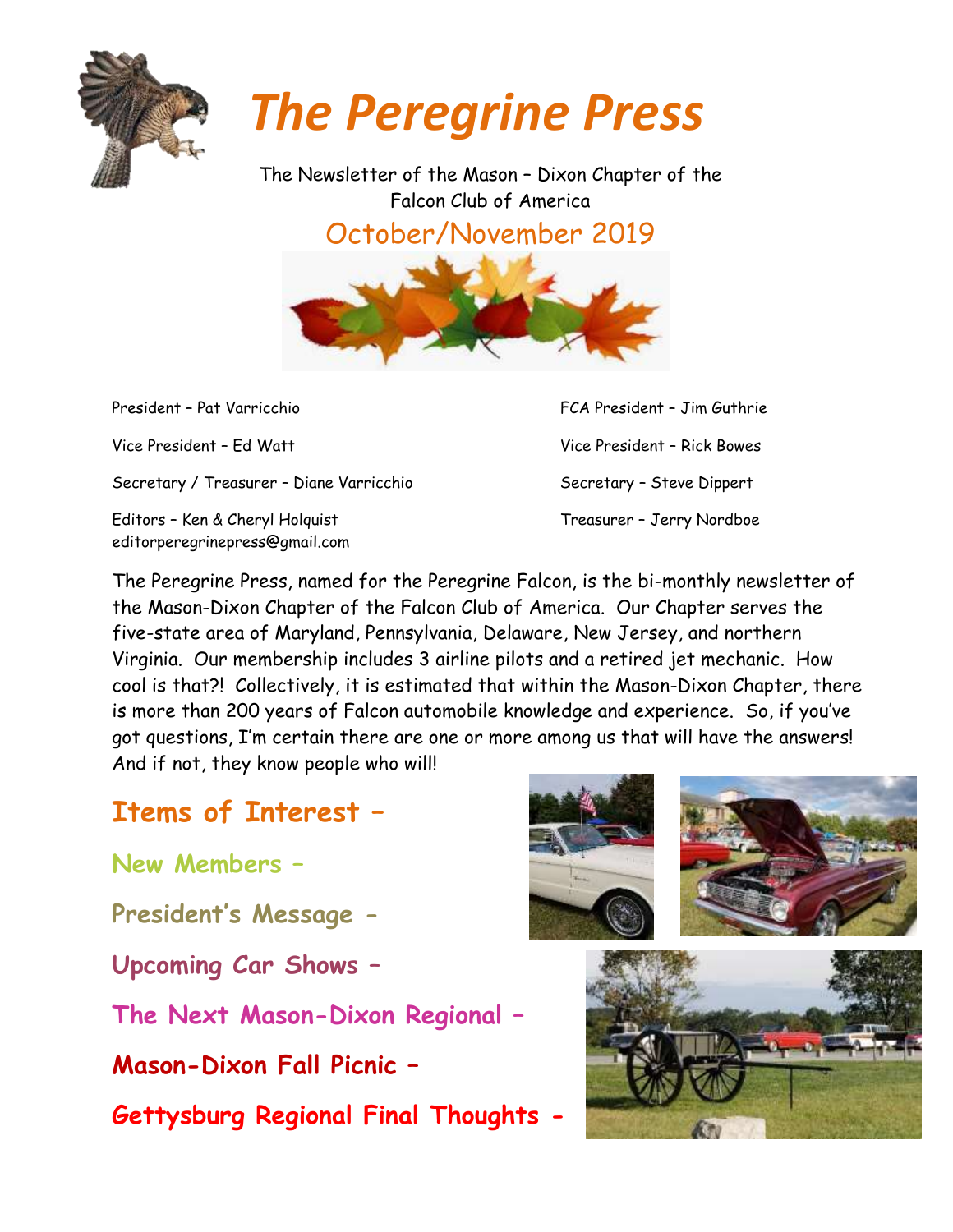#### **New Members –**

Let's give a warm Mason-Dixon WELCOME to all of our new members! Photos to come later… but when you see a new face – be sure to introduce yourself and get acquainted. Those that we met at the Gettysburg Regional were great folks, and we welcome them all into our branch of the Falcon family.



#### **Presidents Message –**

Hey everyone,

The Gettysburg Regional featured 93 cars, 86 of which were Falcons. Our Chapter signed up 8 new memberships. It was a beautiful thing to watch as Mason/Dixon members worked together and solved problems as they arose.

Visiting chapter members have told me that the Mason Dixon members made it appear flawless.

I want to Thank – All of you for your hard work to make this event a success. It is an honor to serve as your President.

I hope to see ALL of you at the Fall Picnic on October 12, 2019.

Pat Varricchio

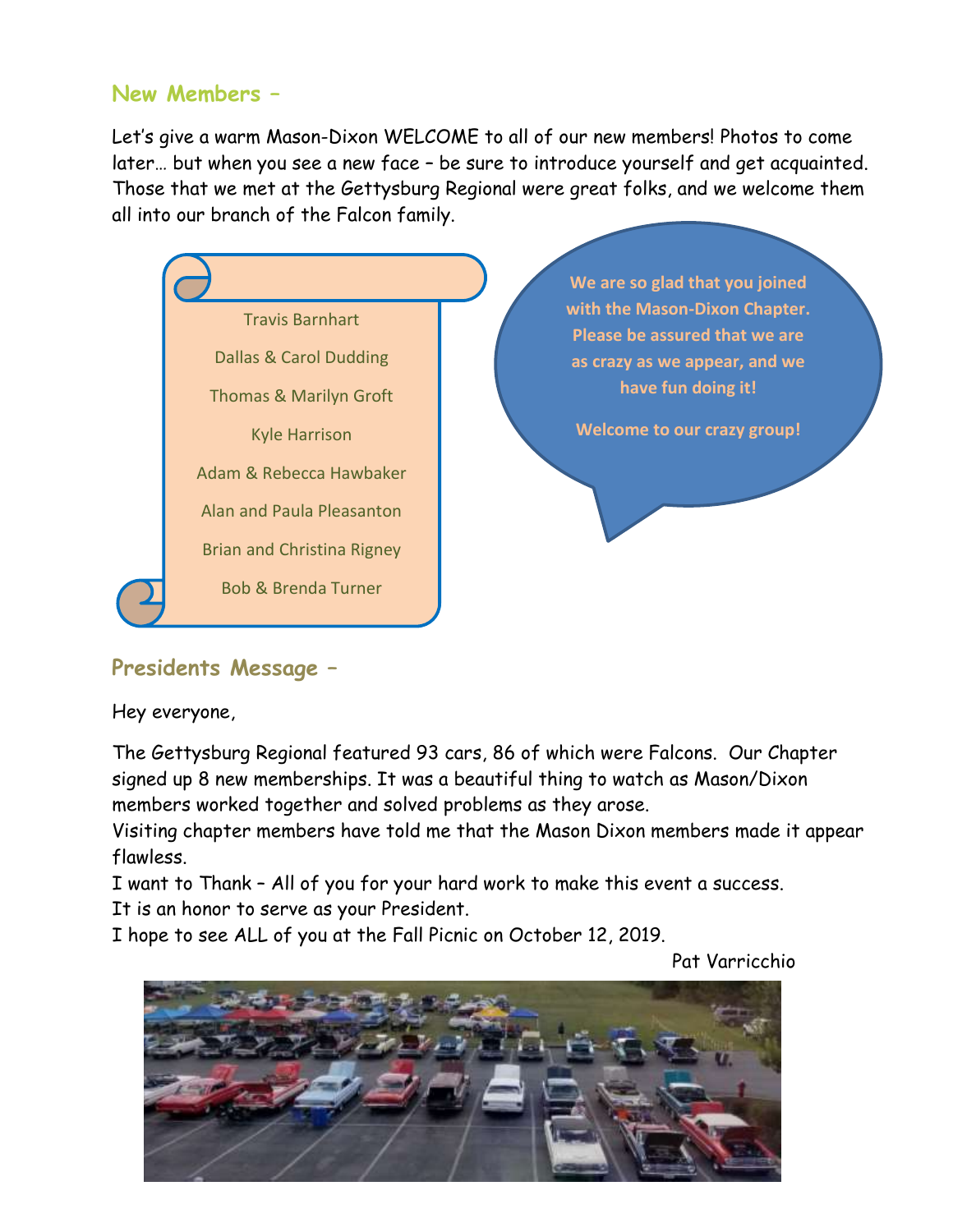#### **Upcoming Car Shows –**

October 4-5, 2019 - Smokey Mountain Regional, Townsend, TN This is hosted by the Tennessee Valley Chapter

October 12, 2019 - Mason – Dixon Fall Picnic, Nottingham, MD. This is hosted by Pat & Diane Varricchio at their home. Details in this newsletter.

October 19, 2019 – LB Smith All Ford Show, Lemoyne, PA Only Fords, Lincolns, and Mercury's at this show, hosted by the Keystone Chapter of FCA. No registration fees – just show up. Show begins at 9:00 am, goes into the afternoon. Live band, food stand provided by the local Volunteer Fire Department. Come out and enjoy the fine Ford automobiles on display.

#### **The "Next" Mason-Dixon Regional –**

OK gang, the Gettysburg Regional is behind us, and all that is left are the memories, our photos, and a few unclaimed serving utensils!  $\odot$  (Are you missing anything, ladies?) It is time to begin thinking about our next great adventure. Get your ideas together and come to the Fall Picnic ready to share ideas and add to the discussion of what others have been thinking about. It is not too soon to be leaning into what's next. See you at the picnic!

#### **Mason-Dixon Fall Picnic –**



What, you say, is the big deal about the Fall Picnic? Well – this is no slacker when it comes to getting together! It starts with Fellowship, talking with other Falcon club members about - what else? FALCONS!! Then there is Food. Can't have a picnic without Food, can we? Then comes the Fun. A short business meeting, questions

and answers, welcoming new members, and then - (drum roll, please) …

The Chinese Auction!! (Don't ask why it is called a "Chinese" auction, because there are no Chinese people there), but it is a lot of Fun! Bring a wrapped, or bagged gift with a value of around \$10. (New, used, recycled, repurposed, regifted, handmade…). The rules will be explained to you at the picnic, but just know that if you open it, you may not be able to keep it! And – you may get the same gift back 2 or 3 times! It's all in fun and we have a good time. If you are a couple, you can each bring a gift so you both get to play. Trust me… this could be important! "She" could probably care less about brass wool and shop rags, and "He" will not be as excited about that beautiful home-made fall wreath.

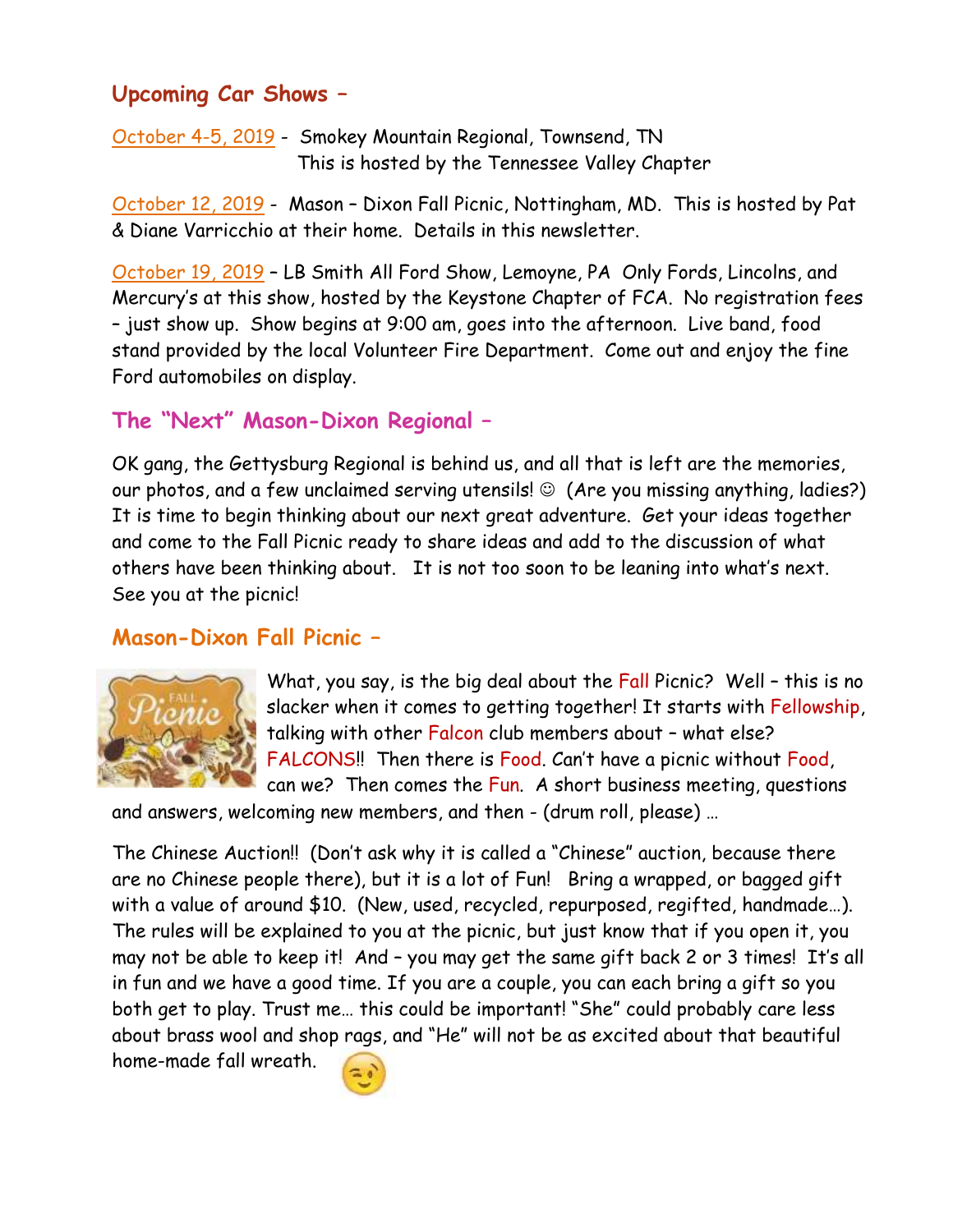Bring your Falcon! Parking in the front yard, driveway, and on the street in front of the house will be available. Address is: **4 Kilkea Ct., Nottingham, MD 21236.** Burgers and Dogs will be provided, attendees are requested to bring a dish to share (side or dessert). Please RSVP to Pat or Diane at 410-256-2834 and let them know what you are planning to bring. Variety is nice, and Diane can help with suggestions if needed.



This is a casual event. Dress for the weather; we plan to be outside (weather permitting), so bring a warm jacket. Water to drink will be provided. If you prefer soda, please bring what you like to drink, and plan to take with you what is left.

### **The Gettysburg Regional – Final Thoughts**

Wow! What a turnout! Thank you, Thank You, THANK YOU !! to all those who stepped up and donated time and resources to help with all of the facets of this show. We could go through and name each committee and the members that contributed to making this a success, and we actually started to do that. But you know what happened?

We stopped in mid-sentence, and reflected on the awesomeness of that thought. As a collective group, as the Mason Dixon Chapter, we accomplished something huge, and we did it together. Everyone was important. Everyone pitched in. And the best part? Whereas some groups self-implode over such a challenge, we rose to the occasion with the glitches and bumps. Our friendships have grown deeper and we got to know our fellow chapter members a little better than we did before. we think that is awesome! We are all part of the success of the Gettysburg Regional. You might say it was a perfect storm of the following factors:

- $\triangleright$  Falcon owners who live in the eastern part of the country looking for a main Falcon event to attend (after 3 years of Nationals out west)
- ➢ Marketing the destination location of Gettysburg and all the area has to offer **in addition** to a fabulous Falcon show
- $\triangleright$  An unbelievably beautiful weather weekend (We admit this was by the grace of God! We claim no control. LOL!) in spite of Hurricane Dorian coming up the coast

However it all came to be, we have great memories and now look forward to what comes next! We all have much to be proud of. Job well done!

Here are some fun facts that you might find of interest.

We had 93 Ford Vehicles in attendance; some attended Friday and left, others came on Saturday only. But the combined total was 93 vehicles, with 86 of those being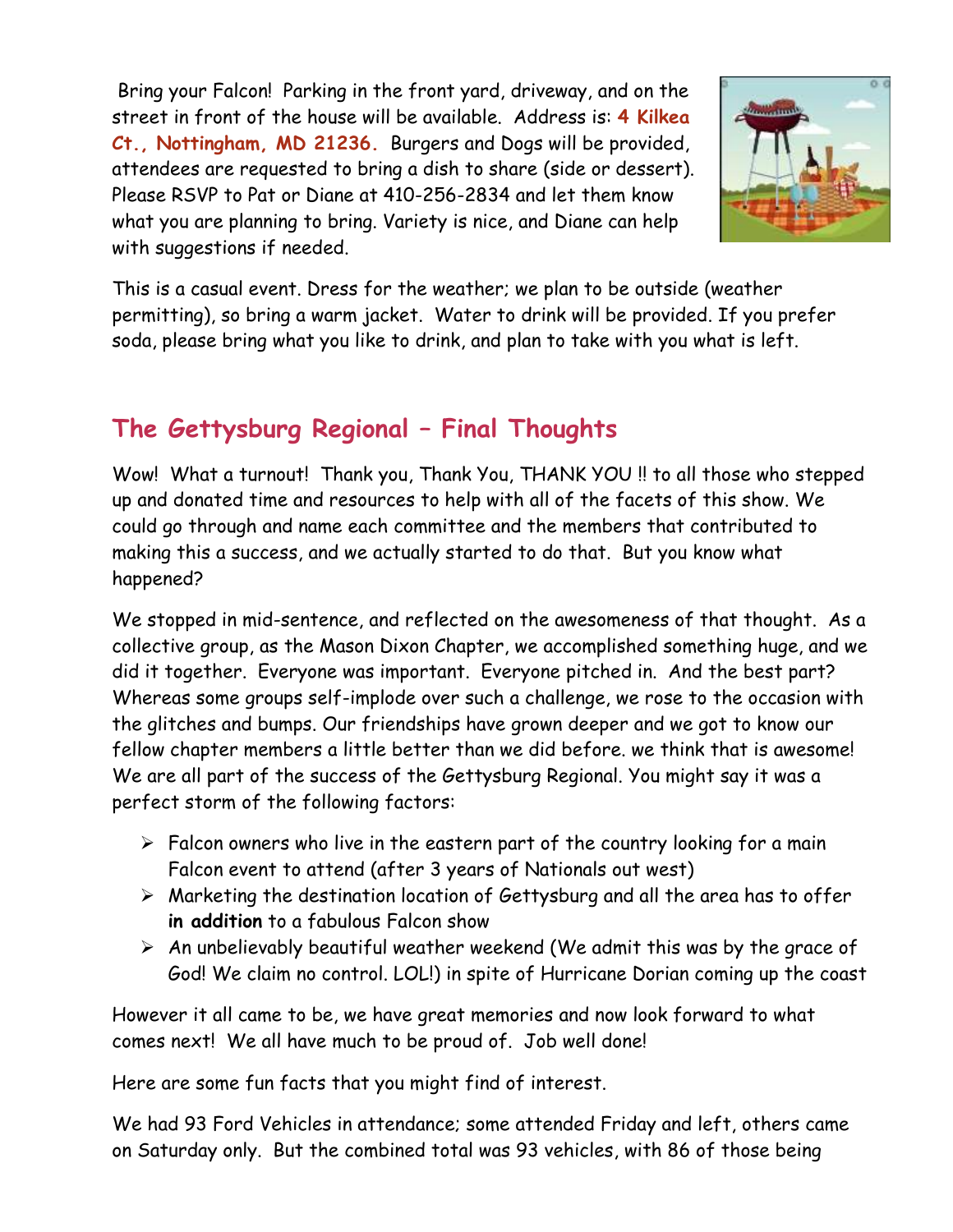Falcons! We heard more comments from FCA members about how many cars came to this gathering. Talk is… we "raised the bar" for future regional events! Could be some really interesting FCA events coming in the future!

We had cars from 20 states and attendees from 22 states!

58 Cars had been signed up for the Battlefield Tour, and we had to request that folks double up in cars because we only had parking space for 38 at some of the stops on the Battlefield.

106 FCA Members and guests had dinner at Pickett's Buffet.

Our Hospitality Volunteers cooked and served more than 40 lbs. of pulled pork, pulled chicken, sloppy joes, and barbequed ham, as well as side dishes to go with all of this. We had crock pots and roasters maxed out!! And that mac'n cheese... Yum!

On Saturday, Ed Sickels and his volunteer helpers cooked 180 hamburgers and more than 80 hot dogs.

We served pizza to more than 130 people and Ice Cream to all who wanted some.

We had at least one baby in attendance, and several seniors well into their 80's!

And all of this came together because of you! It is, without a doubt, a great honor to serve with all of you.

**Did you receive your Evite for photo-sharing in your email?** This is a place where attendees of the Gettysburg Regional can upload their pictures to share for all to enjoy. This site is open until December  $2^{nd}$ . Uploading is easy. Just open the Evite and tap the photo button. Add some photos, and hit done! This can easily be done on your phone, since that is probably where your pictures are, or you can use your computer. Have questions or need techie assistance? Leave a voice mail or text for Cheryl Holquist at 717 658-7461 and she will call you back ASAP.

**Save the Date: Falcon Nationals July 23-25, 2020 Ford Falcon's 60th Diamond Jubilee** Dayton, Ohio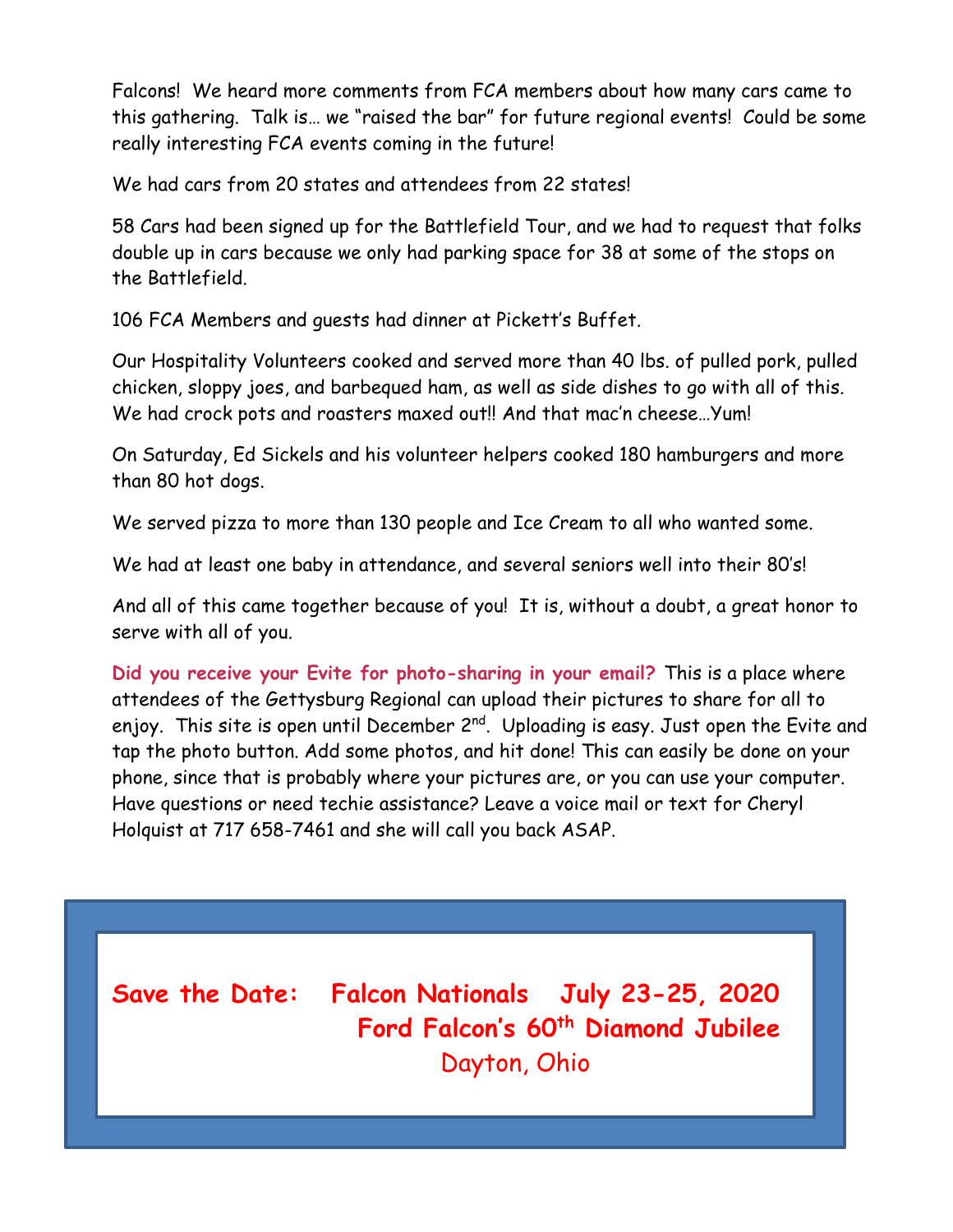

**And why are the chairs empty?? Because we were all working all the time!!**

A MATH QUESTION –



Have you ever been in a store where they want you to guess the correct number of M&M's in a quart jar to win a prize? Well, here is your challenge for the month. How many Falcons does it take to fill up this front yard and driveway? Now, unlike the M&M's, we're not going to jam them in like candy, but we really DO want to find out just how many Falcon's will fit into this front yard. To find the answer, you may want to show up on October 12 for the Fall Picnic (and bring your Falcon). Then we can all count them!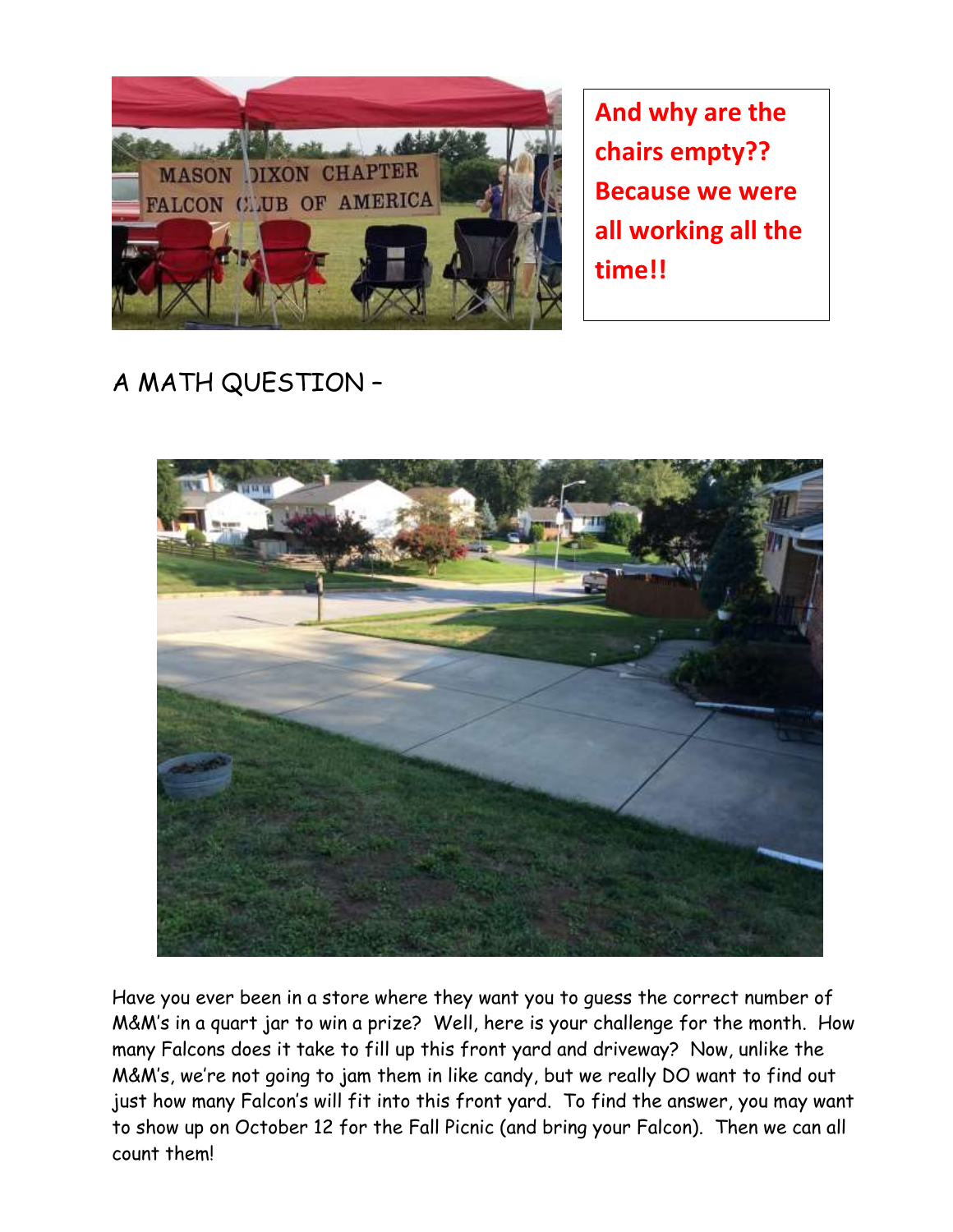